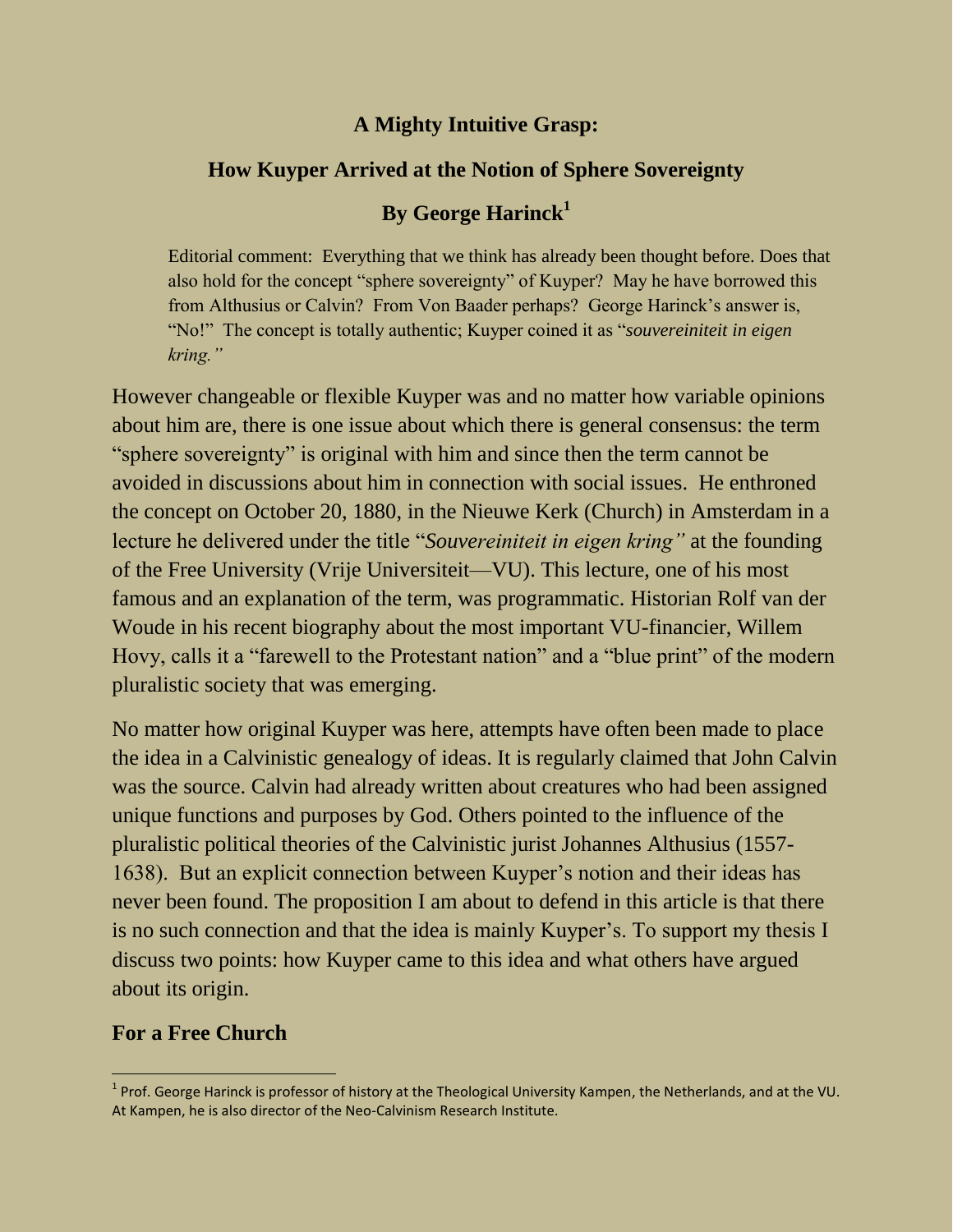Like so many other Kuyperian notions, he first thought of this one early in his career. He used it first in 1870. At that time he was highly fascinated by the place of the church in society. According to modern theologians of his day, the public role of the church was past and the message of the church was to be translated in human values without dogmatic content, but Kuyper, to the contrary, placed her in the centre of the society and promoted her orthodox character. In order to fulfill this role, the church needed to be free from the state—and that's where it fell short. According to him, since 1816, in the new Kingdom of the Netherlands, the church was on the state's leash. He emphasized that the church needed to be free in its organizational life and thus free from the state. The church's lack of freedom was not accident or mistake, but the consequence of the dominant political vision of liberalism, which in turn was the fruit of the French Revolution. *Liberals granted freedom only to those who shared its ideals.* They regarded a free church as a threat, especially the orthodox church as Kuyper wanted it. The liberation of the church was therefore only a beginning. Ultimately, Kuyper want to liberate the entire society from the yoke of liberalism.

Kuyper was not alone in this struggle. After the French Revolution, an international anti-revolutionary movement sprung up. But Kuyper was special, because very early on he realized that merely criticizing liberalism was insufficient. An alternative system needed to be presented, something he found during the 1870s in Calvinism that had placed God's sovereignty at its centre. All sovereignty on earth emerges from that and is always restricted by it. The form and contents of his Calvinism still needed to be developed, but this is the core. He did not find a full social vision with Calvin, but there were points of contact for his plea for a free independent church. He also found in Calvin the idea that the ruler has no absolute sovereignty but only restricted. He found similar ideas elsewhere in the Calvinist tradition—Theodore Beza (1519-1605); Francois Hotman (1524- 1590); with anti-revolutionaries like Edmund Burke (1729-1797) and Alexis de Tocqueville (1805-1859).

# **A Further Step**

Kuyper went a step further than Calvin. His sphere sovereignty expressed a consciousness of freedom from the state in order to live together in associations and that a restricted sovereignty of the ruler was no mere theological or political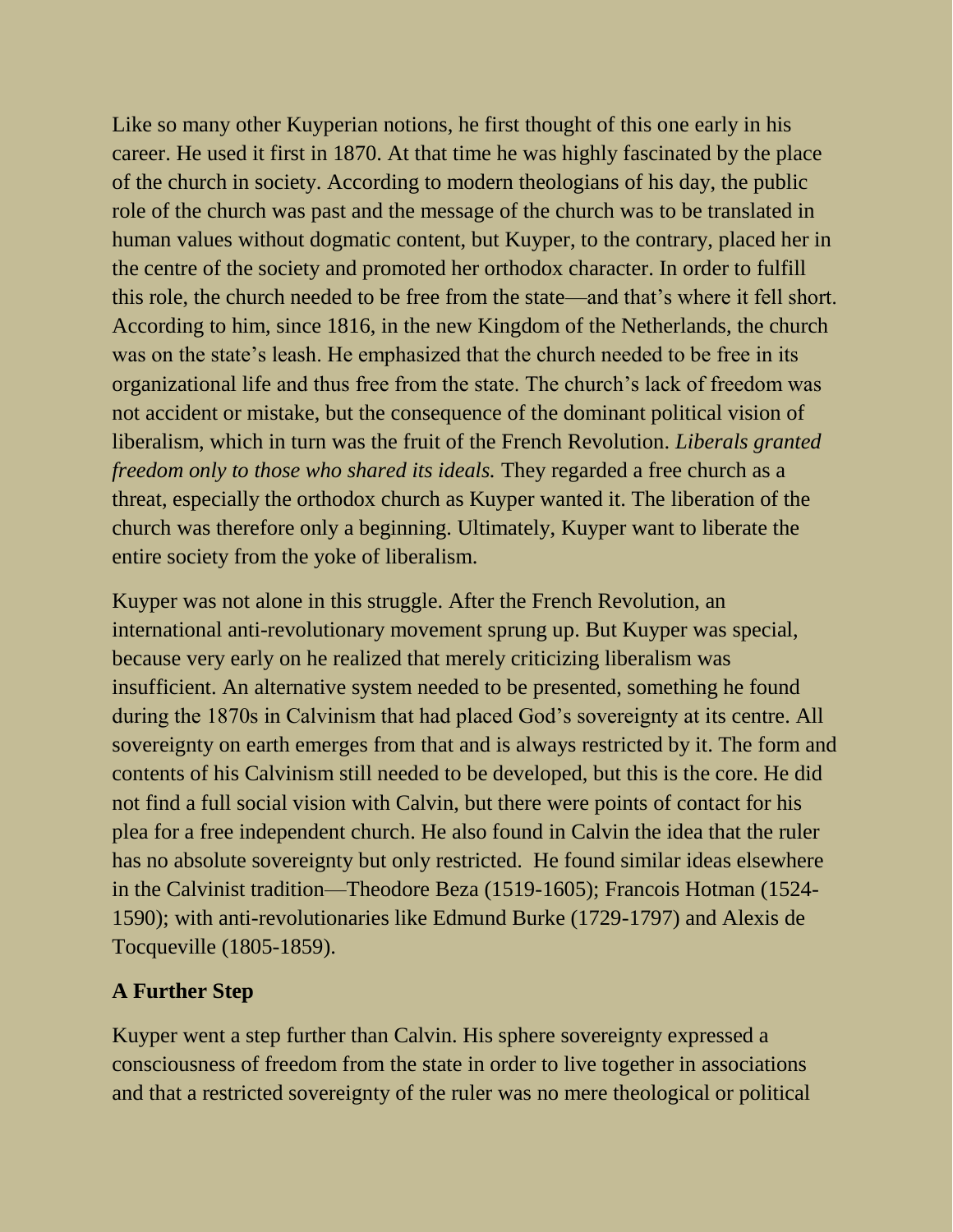idea. It was, he wrote in 1876 in his daily *De Standaard*, an ontological given. "The organs in which this life expresses itself, are no human inventions but are grounded in the essence of things and thus created by God." This fact thus involved not only the state, but the entire society. In 1878, he summarized a long list of similar spheres: scholarship, art, church, family, city or town, agriculture, business life, commerce, charity, etc. After the Fall, government was added to this list to protect and guarantee the free development of the others.

When Kuyper delivered his lecture in 1880, it had become a general concept and seen as ontological in nature—and that's where the uniqueness of Kuyper was hiding. The application of the concept only to the church had faded into the background; the notion was now recognized as of cosmic significance: "It existed from of old. It was embedded in the ordering of creation, in the conditions of our human life; it was there before state sovereignty existed." This was not a clever idea, Kuyper emphasized, but simply "an acknowledgement or denial of the facts of life." In connection with this notion in his lecture, he offered a blueprint of his social vision. All around him there existed the suspicion that with this concept he not only wanted to undermine liberalism, but, more, he also wanted to replace the liberal state with a Calvinistic theocracy; i. e., away with all freedom! Kuyper therefore emphasized two issues: first--the pluralism of society was embedded in creation by the Creator and as such an objective given; secondly—Calvinism strives after a *modus vivendi* with all worldviews, not only the ontological, but also the worldviewish pluralism in society that was guaranteed by Calvinism. Thus no domination by a liberal coterie, but equal rights for all.

This comprehensive expansion of sphere sovereignty was totally new. This was an alternative to two issues. One, to the liberalism that allowed for no freedom but only tyranny ; two, to the attempt of his teacher Guillaume Groen van Prinsterer (1801-1876) to establish a Protestant nation, which was in effect a demand of society for one single worldview. In Kuyper's thought this new society took a central place.

How did Kuyper come to this golden grasp? We have seen that this notion of sovereignty historically developed with him in the 1870s, but it remains a puzzle how he arrived at this general and ontological concept.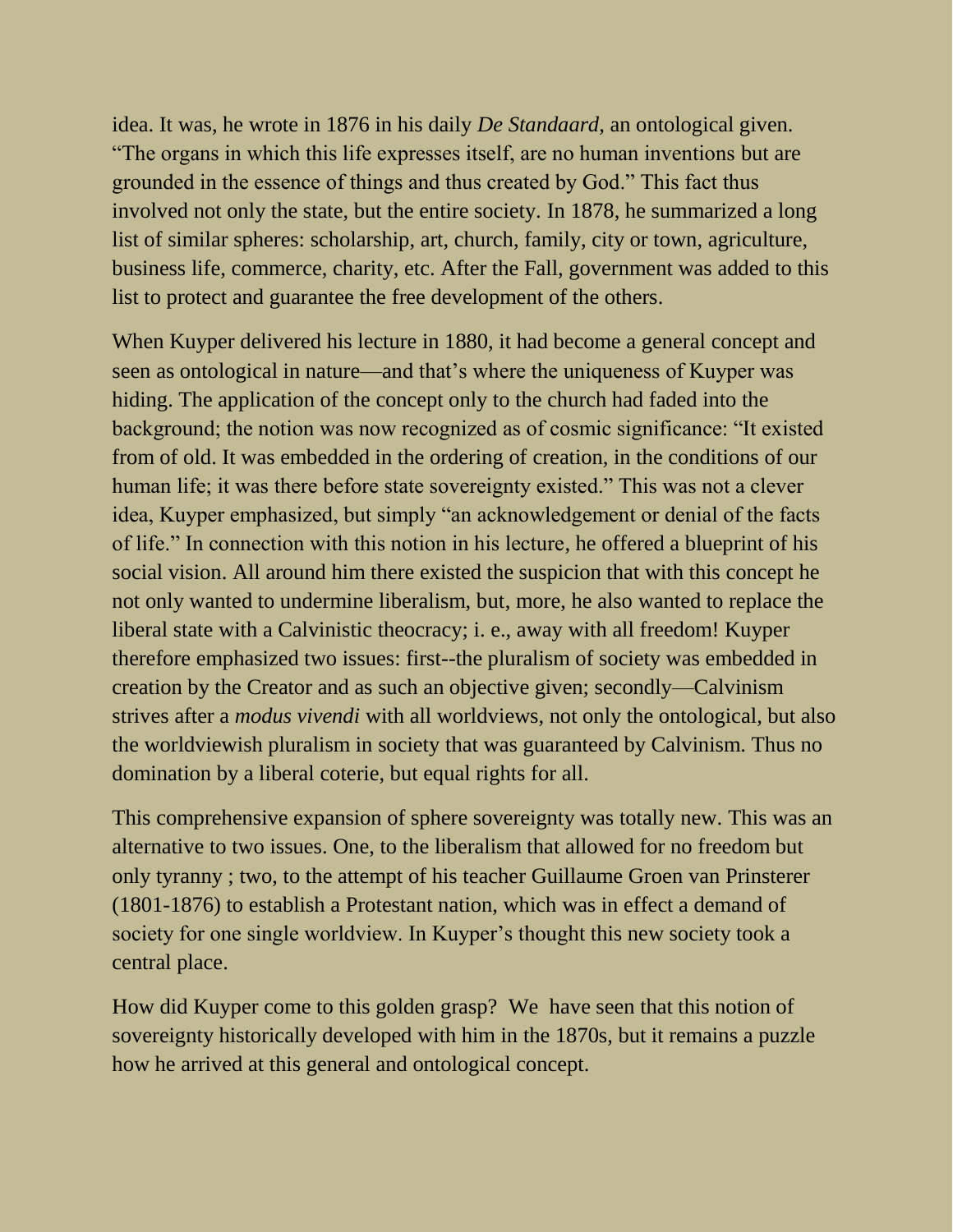### **The Question of Allard Pierson**

The issue also surprised the audience in 1880. One of them was Allard Pierson (1831-1896), a modern theologian admired by Kuyper, who resigned from the pastorate, had left the church and become professor in the history of art at the University of Amsterdam. Kuyper shared aversion to rationalism with him, a foundational factor in liberalism. Ten days after Kuyper had delivered his lecture, the daily *Algemeen Handelsblad* contained a large article by Pierson. His theme was: why did Kuyper start a Christian university when he did not even base the central thought in his lecture on the Bible, but, like any good rationalist worth his keep, based it on a logical rendering. Kuyper could not leave the objection of this man unanswered. In his response in *De Standaard,* Kuyper appealed to Calvin and his restrictions on the sovereign ruler, but he did not succeed in connecting his notion of sphere sovereignty with Calvin. He defended his lack of explicit appeal to the Bible with his argument that was no Biblicist. But, he insisted, he had definitely followed certain Biblical notions such as Paul's comment that God's invisibility in his work of creation can be seen through reason. By "seen through," Kuyper meant, "To know that there are sun, moon and stars, I do not turn to the Bible. Similarly, to know whether life is simple or nuanced, I do not go to Proverbs, but look through my window into life. This was his attempt to overcome Pierson's objection, but most likely not a successful one.

#### **Could Althusius Be the Source?**

But academic kindred spirits since then have asked why Kuyper was not more definite by making it clear that he had borrowed his conception from the legal scholar Althusius? Among those who more recently posed this question are Ray Pennings, Marinus Ossewaarde, Simon Kennedy, Craig Bartholomew and even Wikipedia unabashedly makes this connection. What Althusius argued in his *Politica* of 1603 and what Kuyper averred looked like each other like two drops of water. Althusius had borrowed from French political thinkers, namely the socalled *"monarchomachen,"* or opponents to absolute monarchy, the concept that the people are sovereign and had therefore the right to rebel against rulers who oppress freedom. This right held for the specific situation of the French civil war, but Althusius generalize this notion: sovereignty is the people's, not that of the rulers.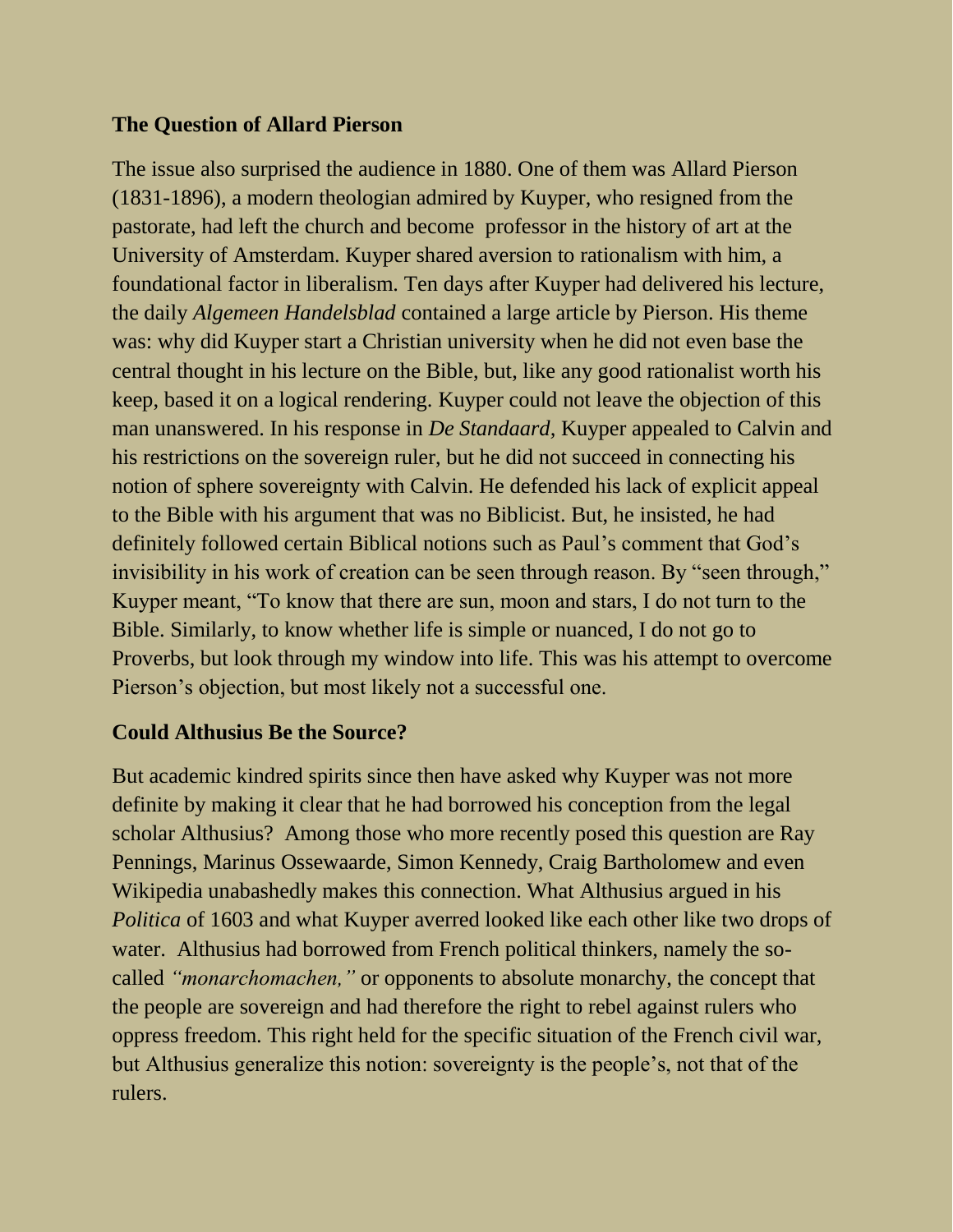Althusius did not say exactly what Kuyper argued, but it can be imagined that he borrowed ideas from Althusius. Kuyper-biographer James D. Bratt was surprised that Kuyper ignored Althusius and Jonathan Chaplin suggested that he may have done so because Althusius was appealed to in defense of the modern German state. However, with the young Kuyper there is no historical evidence to be found that can support these suggestions. Not in *Ons Program,* not in *Souvereiniteit in eigen kring* or any other lecture, not in his papers *De Standaard* or *De Heraut,* not in his correspondence with jurists like Groen or Alexander F. de Savornin Lohman nowhere! Groen borrowed much from the political thought of his German contemporary Friedrich J. Stahl, but even he did not seem to know Althusius. The name Althusius simply played no role in the 1870s, the time Kuyper developed his notion of sphere sovereignty.

### **The Later Rediscovery of Althusius**

Althusius was a forgotten figure during the nineteenth century. Voetius and Gortius still were aware of his work, but soon his name and work fell into oblivion. He was rediscovered only during the last quarter of that century. The German legal historian Otto von Gierke (1841-1921) swept the dust off forgotten German scholars and published *Johnnes Althusius und die Entwicklung der naturrechtlichen Staatstheorie* in 1879. He recognized a connection between Althusius' thought and that of Jean-Jacques and the "Social Contract," an idea that, according to him, had a direct influence on the recent formation of the German state, something that Chaplin must have thought about.

Von Gierkes' book was not known in the Netherlands when Kuyper delivered his opening lecture at the VU. I have not found a single copy of the 1879 publication in any Dutch library, except at the VU, but they obtained it only in 1970. As far as I know, the first Dutchman who referred again to Althusius was Damme P. D. Favius (1851-1931), a professor of law at the VU. He referred to him with appreciation in an 1896 lecture, because Althusius promoted Calvinism and religious freedom. Althusius was known better in the Netherlands of the  $20<sup>th</sup>$ century. In his *antirevolutionaire staatkunde* of 1916, Kuyper pointed to the second edition of Von Gierkes' book of 1902, but there he is critical of Althusius, because he provided no religious foundation to his political thought as French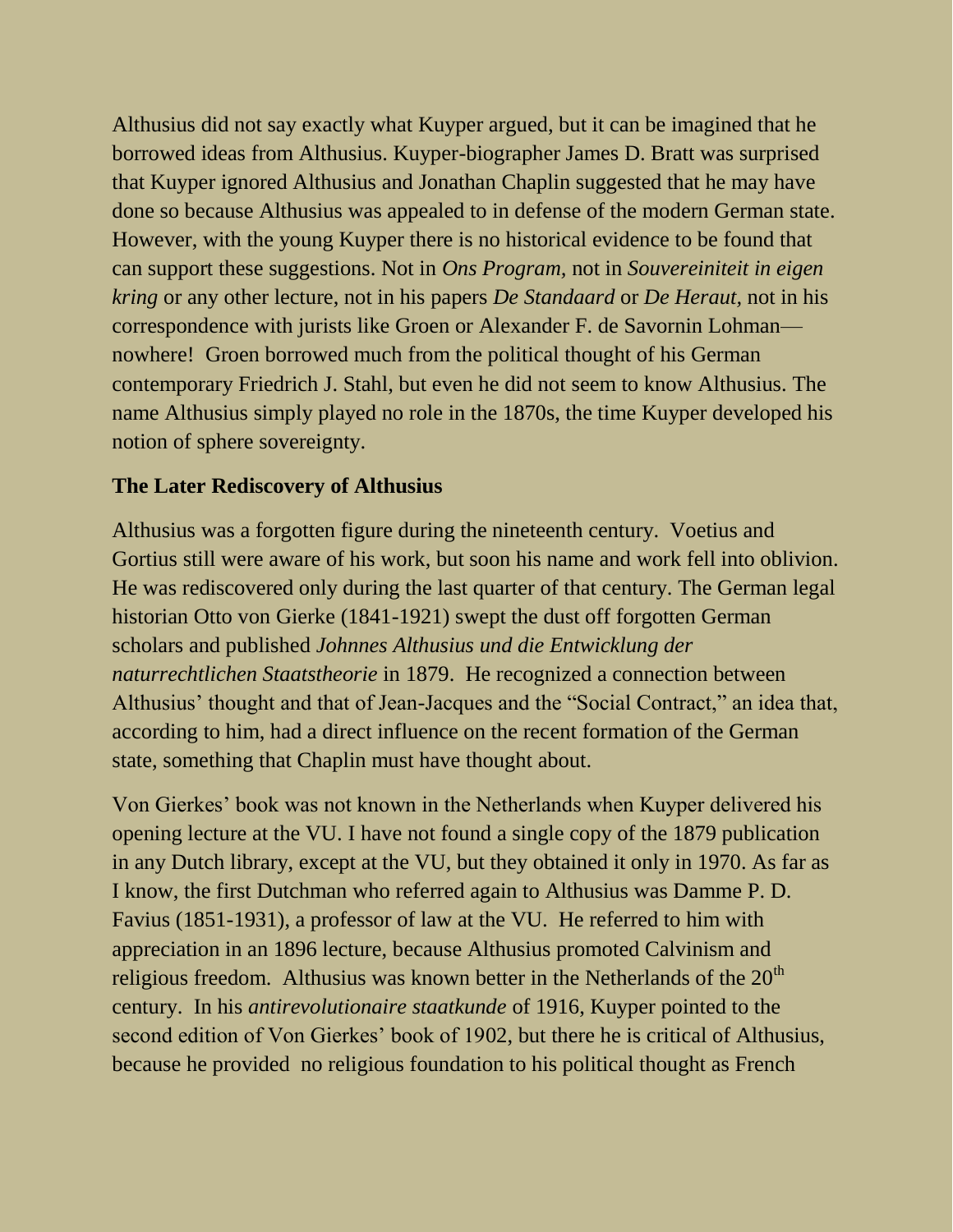Calvinistic thinkers had done. According to him, Althusius is on a marginal dead end in the Calvinist tradition.

Without realizing it in 1880, over against Pierson, Kuyper came close to Althusius. At the time, he brought the Calvinistic theologian Johann Heinrich Alsted (1588-1638) to the fore who had been appointed to the academy of Herborn five years after Althusius had left there. Kuyper mentioned him because Alsted had pled for a restricted state sovereignty, but by that time, Kuyper had already developed his notion of sphere sovereignty and even here it was only about political sovereignty.

## **Could Von Baader Be the source?**

Recently another source of Kuyper's idea has been proposed. The Canadian jurist and Dooyeweerd researcher, J Glenn Friesen, thinks Franz von Baader (1765- 1841) is the source. It is true that Von Baader did reflect on the relationship of church, state and society, as Kuyper and many contemporaries were doing. The problem with the possible relationship of Von Baader's ideas with those of Kuyper is again there: one can find no evidence for it. Kuyper did know Von Baader's work and at times referred to it, though always with some reservation and not in connection with the question of sovereignty. There may be philosophical overlappings between the two, but that is different from historical evidence of Von Baarder's influence on Kuyper's sphere sovereignty. Friesen does not come further than his proposal that the idea of an organic relationship of the spheres in society originated with Von Baader, but it is merely a proposition, a wish—and once again the historical evidence is missing.

# **Kuyper's Own Intuition**

Thus we are not making much progress in the search for the original of Kuyper's notion of sphere sovereignty, that, according to his opening lecture, leans on the idea that God's absolute sovereignty disempowers all other absolute sovereignty on earth by dividing life into spheres, each with its own sovereignty. Therefore I stand by my proposition that Kuyper's ontological notion of sphere sovereignty was not the cumulative result of knowledge that had been developed through the ages in an unbroken Calvinistic tradition, but that this notion was definitely his own discovery. He came to it by looking outside, but studying life. I am not the